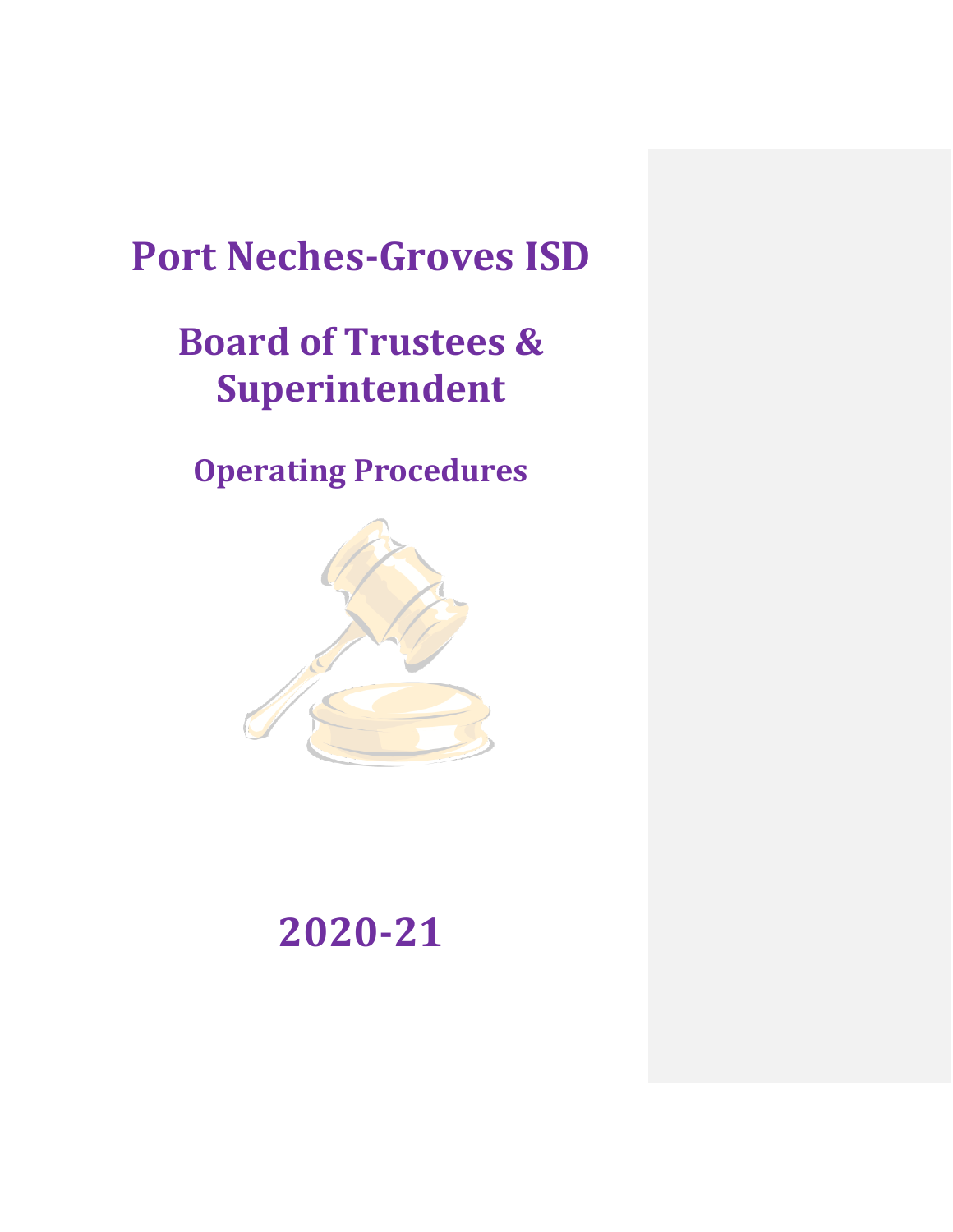# **Table of Contents**

# **Contents**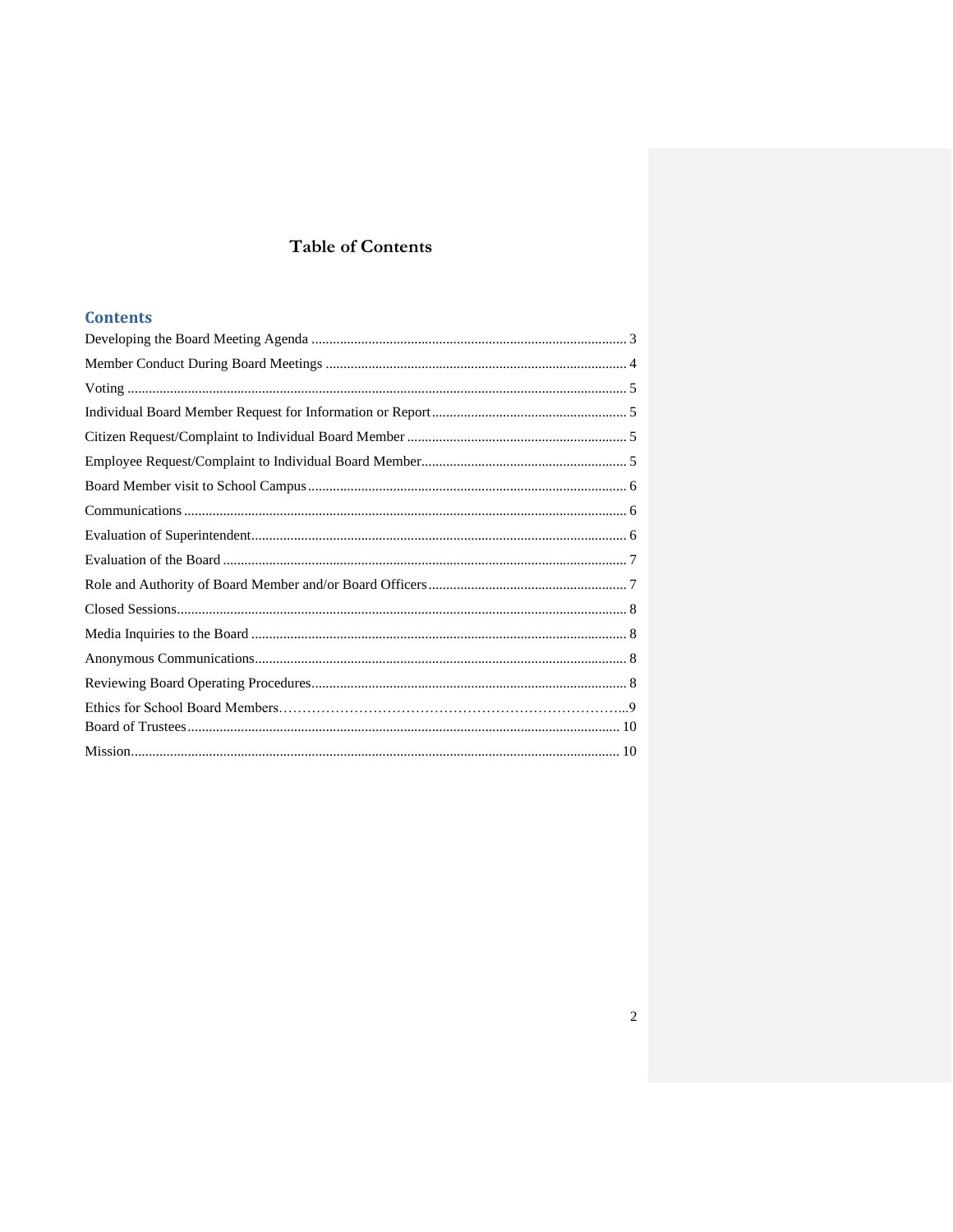# <span id="page-2-0"></span>**Developing the Board Meeting Agenda**

A. Agendas

- 1. A draft of the agenda is prepared by the Superintendent's office for approval by the Board President.
- 2. At each regularly scheduled Board meeting, board members may request items to be placed on the agenda for future Board meetings.
- 3. Any Trustee may request an item be placed on the agenda by notifying the Board President.
- 4. All Trustee-related topics submitted in a timely manner shall be included.
- 5. No item can be placed on the agenda less than 72 hours in advance of the meeting except in an emergency as per Texas Code.
- 6. Parents, employees, students and members of the public have no independent right to place items on the agenda or to force the board to consider an item, outside the applicable grievance process at Level Three.
- B. Preparation for Board Meetings
	- 1. Board members shall, in advance of each meeting, familiarize themselves with the agenda items and the background materials provided by the administration for such items. Administration shall provide background materials on Thursdays before regular meetings except that materials will be provided on Wednesdays before regular June and July meetings. Information will be available to each Trustee online.
	- 2. In the event a Board member is in need of additional information regarding an agenda item, or has questions for the administration as to an item, the Board member shall submit such requests or questions to the Superintendent's office as far in advance of the meeting as practicable but no later than Monday at 9 a.m. The Superintendent shall, to the extent feasible, provide such information or answer such questions in advance of the meeting, and shall furnish same information to all Board Members, without suggesting or soliciting any form of dialogue amongst Board members, directly or indirectly, outside a properly called meeting.
- C. Consent Agenda
	- 1. The consent agenda includes items of routine and/or recurring nature, grouped together under one action item.
	- 2. Background materials for each agenda item shall be furnished to the Board in the meeting's supporting documents.
	- 3. All consent agenda items shall be acted upon by one vote without separate discussion.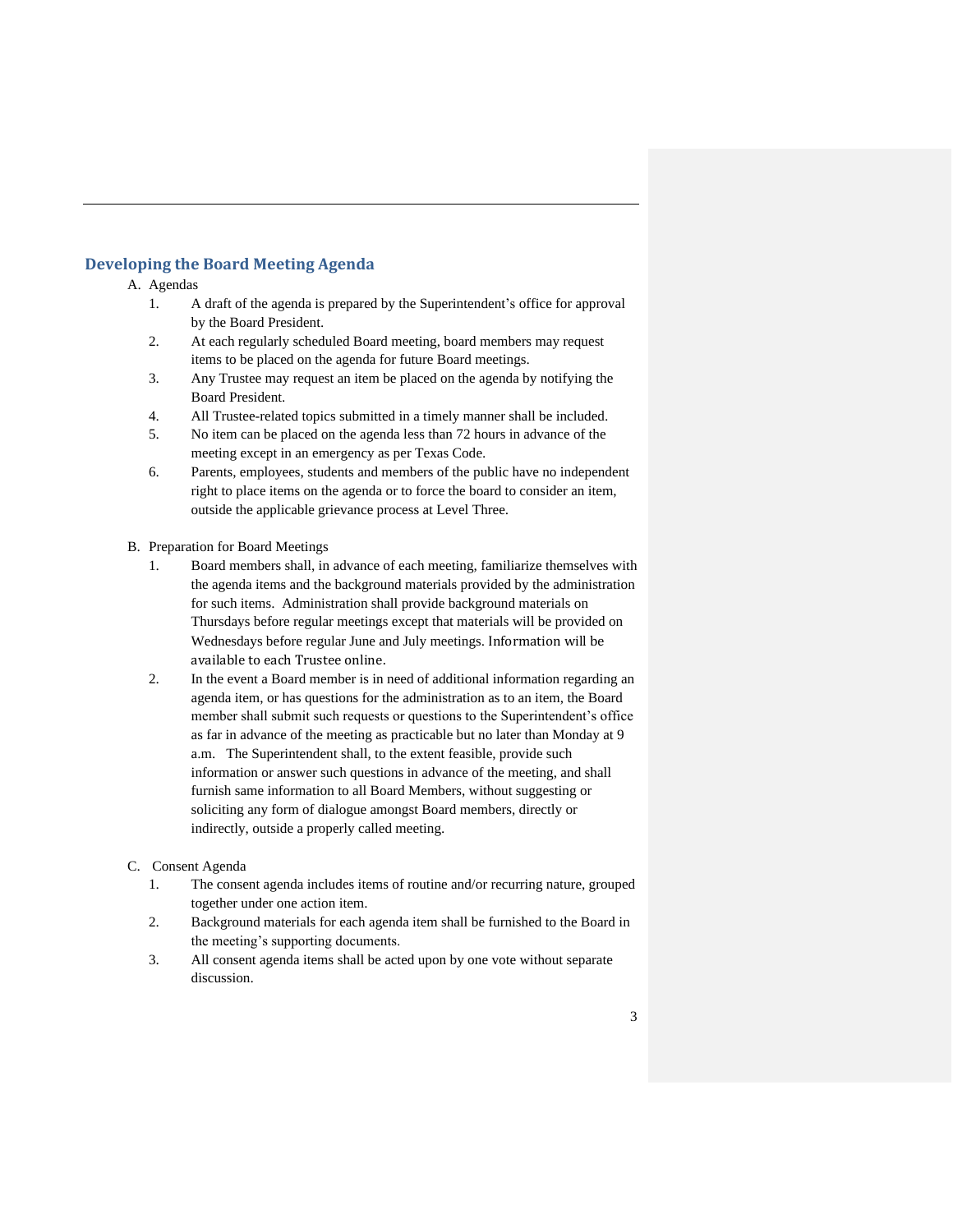- 4. A Board member may request than an item be withdrawn for individual consideration.
- 5. Voting results for all consent agenda items will be specified in the minutes.

#### <span id="page-3-0"></span>**Member Conduct During Board Meetings**

*With the exception of social events, any time four or more Board members are gathered, it is considered a meeting.*

- A. Patrons Addressing the Board
	- 1. Open Forum: At regular meetings the Board may allocate 30 minutes in the aggregate to hear a patron or patrons who desire to make comments to the Board. Persons who wish to participate in this portion of the meeting shall sign up as they arrive, indicating the topic about which they wish to speak. Only the topic indicated will be allowed.
		- i. During open forums, the Board is assembled to gather input **only**.
		- ii. Rules for the open forum will be strictly adhered to:
			- a. Board will limit response to 5 minutes per individual.
			- b. Board will accept written and/or oral testimony.
			- c. Delegations of more than five (5) persons shall appoint one person to present their views before the Board.
			- d. Board will not allow any derogatory comments, gestures, or distractions.
	- 2. Board response to patrons addressing the Board:
		- i. Board members can hear comments.
		- ii. Board President may direct administration to investigate item(s) and report back to Board at a designated meeting.
- B. Discussion of employee performance (Board/audience)
	- 1. The Board will **not** entertain comments on individual personnel in public session.
	- 2. The Board will **not** entertain comments on individual students in public session.
- C. Board shall observe the parliamentary procedures in *Robert's Rules of Order*. (A copy of *Robert's Rules of Order* will be provided to each Board member.)
- D. Discussion of motions
	- 1. All discussion shall be directed solely to the business currently under deliberation.
	- 2. The Board President has the responsibility to keep the discussion to the motion at hand and shall halt discussion that does not apply to the business before the Board.
	- 3. The Board President has the right to recognize a Board member prior to giving their comments.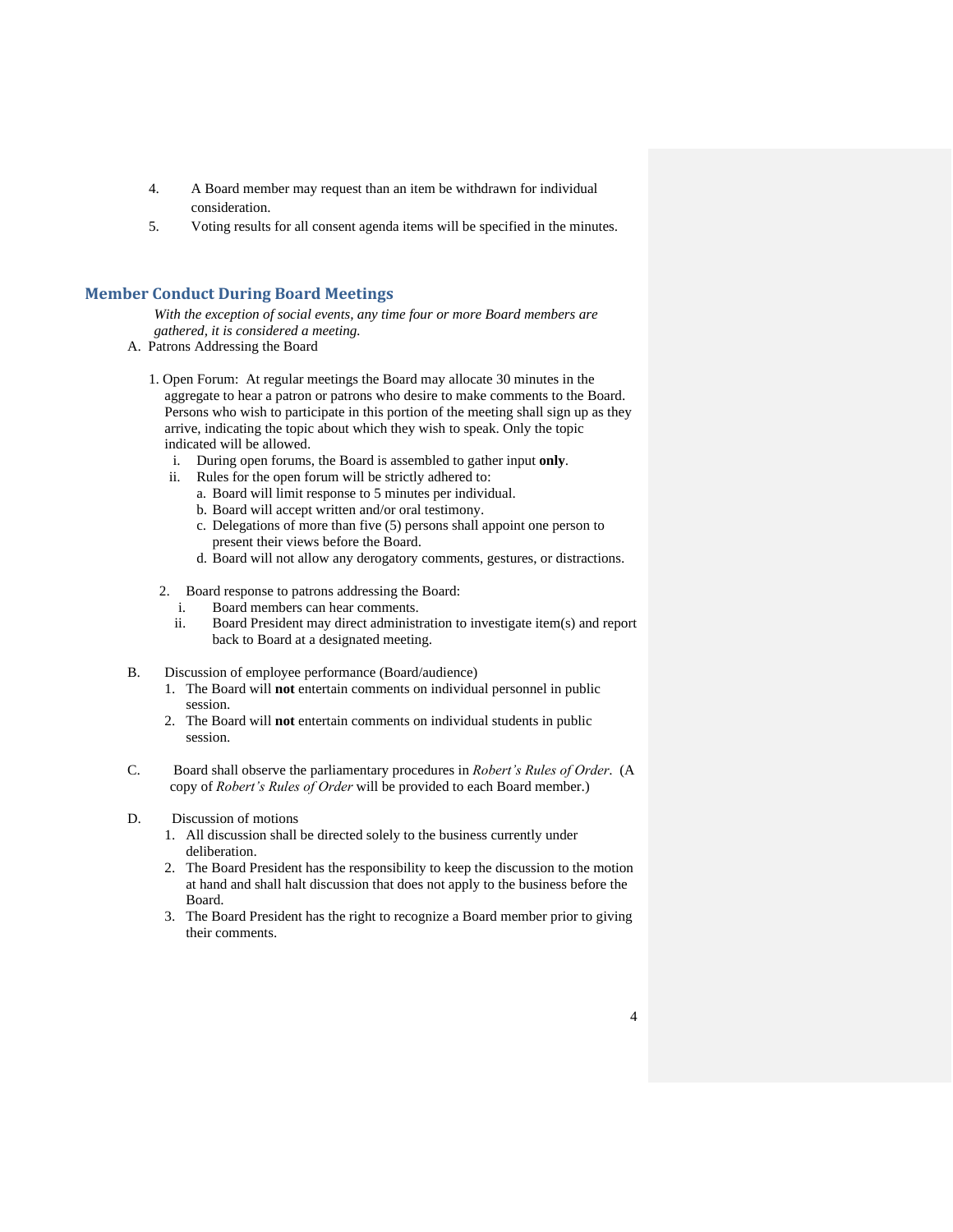#### <span id="page-4-0"></span>**Voting**

- A. The Board President will vote on all action items.
- B. In case of a tie vote, the motion fails.
- C. A member will not abstain from voting except in the case of a legal conflict of interest or due to absence during discussion of the motion.

### <span id="page-4-1"></span>**Individual Board Member Request for Information or Report**

- A. Board members shall request information and/or reports through the Superintendent.
- B. The district must comply with a request for information without the board member submitting a public information request in accordance with the Public Information Act (PIA).
- C. For requests that are 200 or more pages, the district must publicly post the cost of responding to the requests. The district must annually report to TEA, by September 1, the number of requests submitted by board members and the cost of responding to those requests.

# <span id="page-4-2"></span>**Citizen Request/Complaint to Individual Board Member**

- A. The Board member should hear the citizen problem for full understanding of persons involved, date and place.
- B. Repeat problem back verbatim to citizen.
- C. Issue chain of command to citizen.
- D. Remind the citizen of due process and that the Board member must remain impartial in case situation goes before the Board.
- E. Refer citizen to appropriate person/chain of command. MUST GO THROUGH COMMAND CHAIN.
- F. Board member must talk to Superintendent as soon as possible.
- G. The Superintendent or designee will respond to citizen in a timely fashion.
- H. The Superintendent shall share resolution with Board members.

# <span id="page-4-3"></span>**Employee Request/Complaint to Individual Board Member**

- A. The Board member will hear employee's problem for full understanding of persons involved, date and place.
- B. Repeat problem back verbatim to employee.
- C. Issue chain of command to employee.
- D. Remind the employee of due process and that the Board member must remain impartial in case situation goes before the Board.
- E. Refer employee to appropriate person/chain of command. MUST GO THROUGH COMMAND CHAIN.
- F. Board member must talk with the Superintendent as soon as possible.
- G. The employee will hear something from the Superintendent or his designee within a timely fashion unless the employee **requests** no contact from the Superintendent.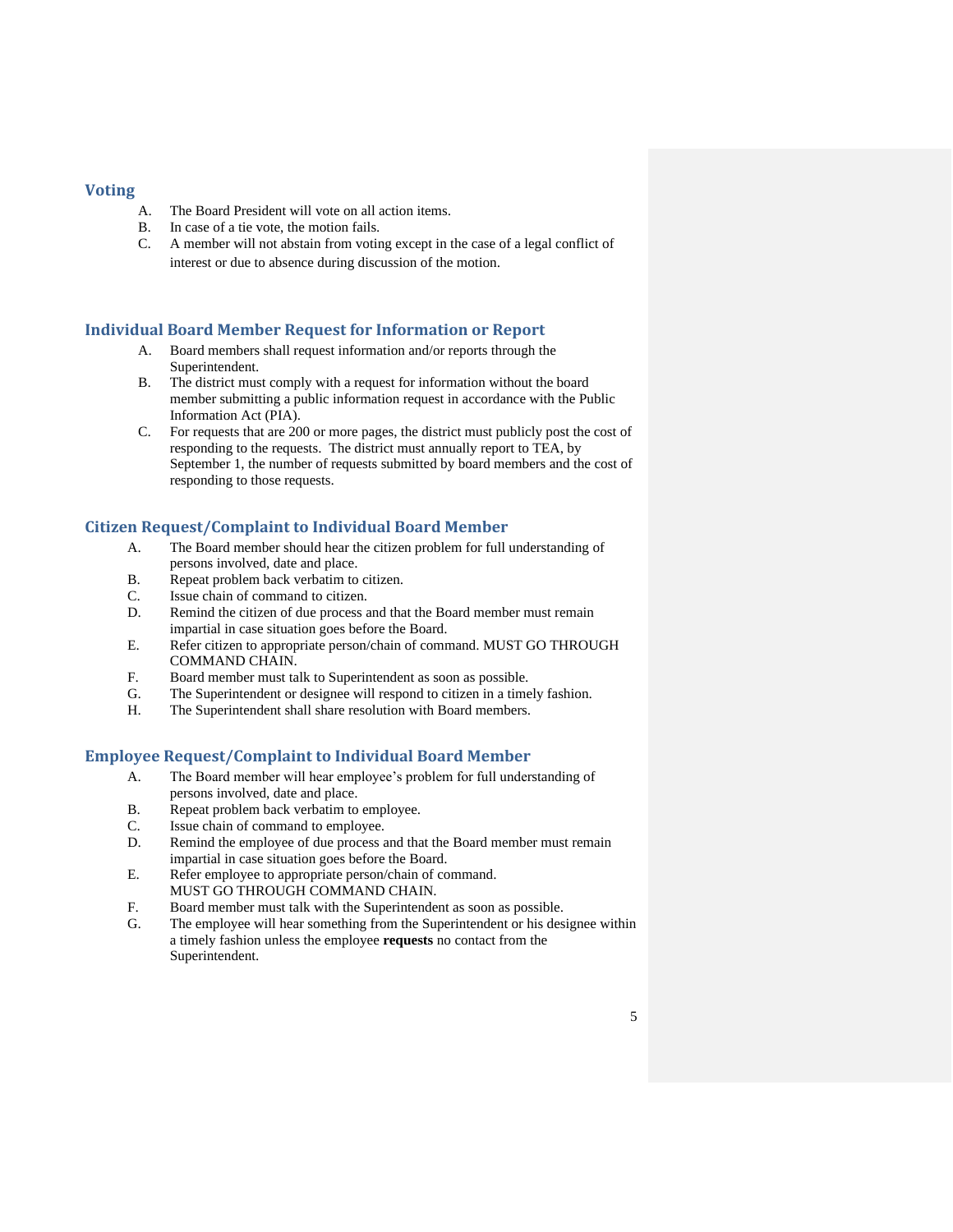H. The Superintendent shall share resolution with Board members.

#### <span id="page-5-0"></span>**Board Member visit to School Campus**

- A. All Board members are encouraged to attend any school event as their time permits.
- B. Board members are **not** to go unannounced into teacher's classrooms or individual buildings.
- C. Board members going on a campus will check in at the office as would any other citizen.

#### <span id="page-5-1"></span>**Communications**

- A. The Superintendent will communicate with all Board members via e-mail, voice mail and weekly updates.
- B. The Superintendent will meet with Board President as needed to discuss issues of the District.
- C. The Superintendent will communicate information in a timely fashion to all Board members.
- D. Requests to the Superintendent from the Board President or any Board member will be distributed to all Board members.
- E. The Board will keep the Superintendent informed via e-mail, voice mail, and telephone.
- F. The Board will communicate with its communities through public hearings, regular Board meetings, and regular publications.
- G. Individual Board members cannot speak in an official capacity outside the Board room.
- H. Board electronic and written communications regarding District issues should be routed through the Superintendent's office so that information can be disseminated and/or questions can be addressed in this manner, rather than among and between Board members.

#### <span id="page-5-2"></span>**Evaluation of Superintendent**

- A. Formative Evaluation(s) will be conducted in closed session annually, in the spring.
- B. The Board will receive a copy of the superintendent's self-evaluation.
- C. The Board will review the superintendent's progress toward goals and objectives set forth in the District Goal's. The Board will then discuss with the Superintendent areas of accomplishment as well as areas in need of additional focus.
- D. A summative evaluation will be conducted in closed session annually in August and will include a discussion of the Superintendent's contract. The Board will use the approved evaluation instrument for the summative evaluation.
	- 1. A copy of the evaluation document, current goals, and evidence of attainment of goals will be provided in advance to each Board member.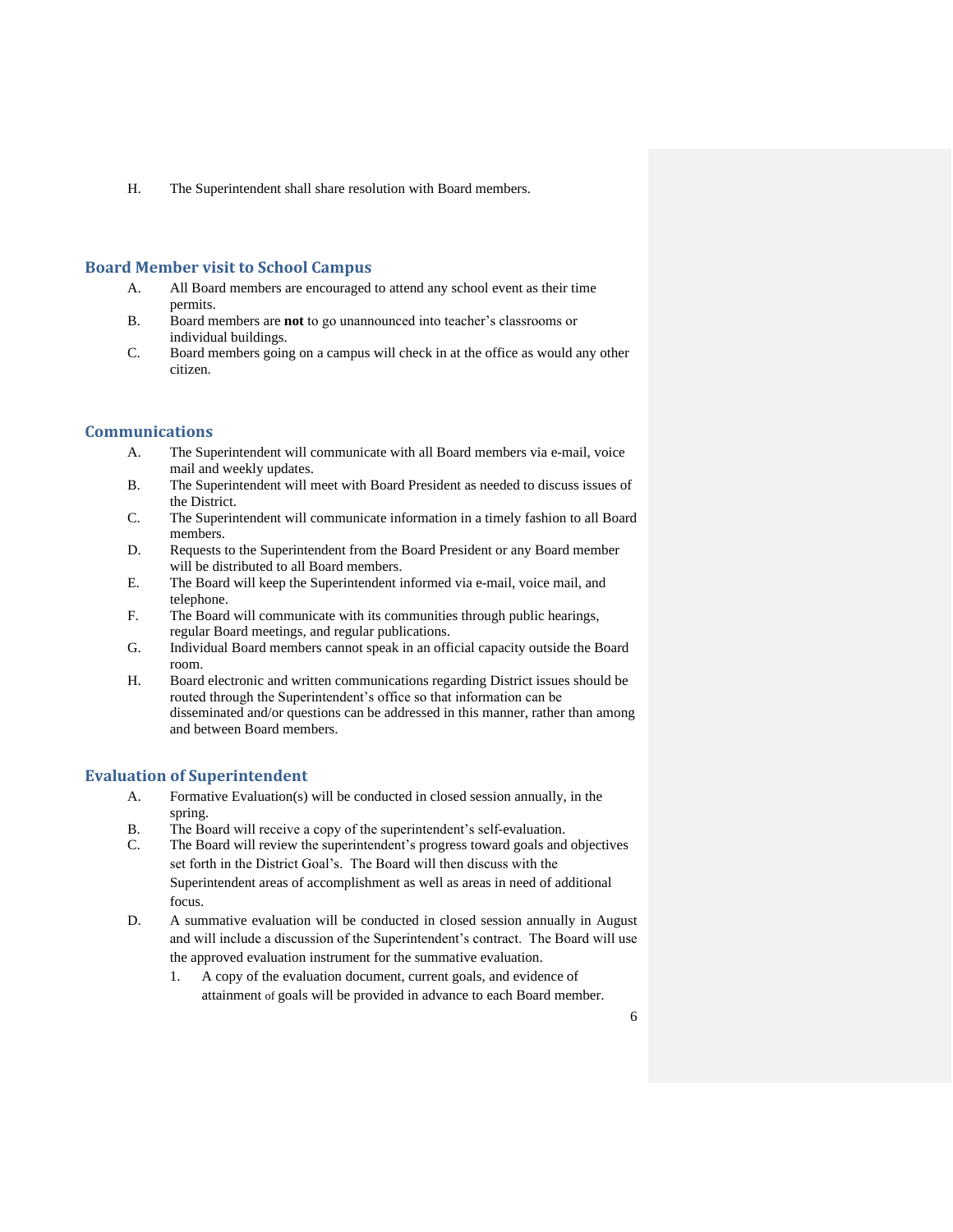- 2. Each Board Member shall complete the evaluation form prior to the August Board Meeting. Each board member will give their completed evaluation document to the Board President during the closed session at the August Board meeting.
- 3. During closed session the Superintendent may provide additional information and answer questions from the Board.
- 4. After the Superintendent is excused from closed session, Board will discuss the goals and performance under those goals.
- 5. Board President will compile the results by averaging the scores for the final appraisal report to be provided to the Superintendent. Board members may view the final appraisal report during the closed session.
- 6. Board and/or Board President will then discuss the performance evaluation with the Superintendent in closed session.
- 7. A copy of the appraisal report signed by the Superintendent and Board President will be provided to the Superintendent. A copy will also be filed in the superintendent's permanent personnel folder.

### <span id="page-6-0"></span>**Evaluation of the Board**

- A. The Superintendent and Board may evaluate the efficiency and effectiveness of the Team of Eight.
- B. If the "Team of 8" chooses to evaluate itself, evaluation shall be conducted in closed session by consensus.
- C. If the "Team of 8" chooses to evaluate itself, evaluation shall be conducted annually.

# <span id="page-6-1"></span>**Role and Authority of Board Member and/or Board Officers**

#### **(set by state statue)**

- A. No Board member or officer has authority outside the Board meeting.
- B. No Board member can direct employees in regard to performance of their duties.
- C. Five Areas of Authority as Stipulated by Law:
	- 1. Adopt and evaluate district goals
	- 2. Adopt and evaluate district policies
	- 3. Approve a school district budget and set a tax rate
	- 4. Hire and evaluate a superintendent and to delegate all administrative duties
	- 5. Communicate with the community through designated procedures
- D. PRESIDENT
	- 1. Preside at all meetings of the board.
	- 2. Appoint all committees, unless otherwise instructed by the Board.
	- 3. Serve as ex-officio member of all Board committees.
	- 4. Call special meetings of the Board (See policy BE).
	- 5. Have the right to discuss, make motions and resolutions, and vote on all matters coming before the Board.
	- 6. Sign all legal documents, warrants, vouchers, and reports, as required by statute, state or federal regulations, or Board policy.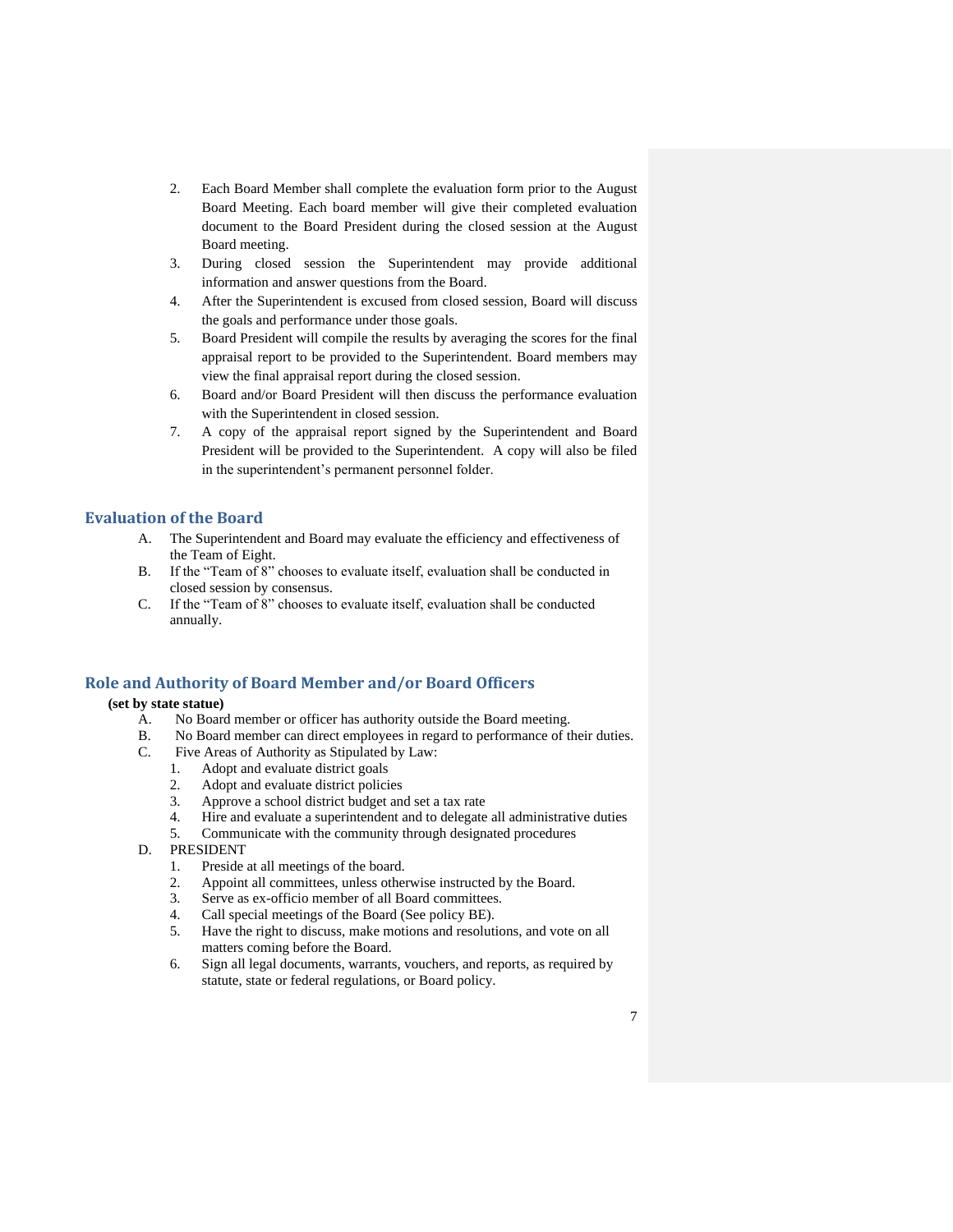- 7. Decide all questions of order in accordance with *Robert's Rules of Order, Newly Revised***,** as modified by Board policy.
- 8. Perform all customary duties of the office and other duties as may be required by law or the Board.
- E. VICE PRESIDENT

Shall act in capacity of President in absence of President

- F. SECRETARY
	- 1. Ensure the establishment and maintenance of accurate records of each Board meeting.
	- 2. Acting in absence of President and Vice President, the Secretary shall call meeting and election for President Pro-tem.
- G. Officers are nominated and elected annually at the first regularly scheduled Board meeting after the certification of the November election.

#### <span id="page-7-0"></span>**Closed Sessions**

- A. The Board may meet in closed session as provided for in the Texas Open Meetings Act, Government, Code, Chapter 551, subchapters D & E.
- B. To achieve flexibility, notice of the meeting will not identify which items will be heard in a closed meeting as opposed to an open meeting. A statement will be included on the notice specifying that any closed meeting will be held in accordance with Texas Government Code, Chapter 551, Subchapters D and E.
- C. Before any closed meeting is convened, the presiding officer will publicly identify such section or sections and such topics and subjects.
- D. The Board has the right to designate individuals whose presence may be required to address a topic during closed session.
- E. Board must vote in public session.
- F. Information during closed session **must** remain confidential.
- G. The Board President is required to sign a certified agenda of all closed sessions. The Board Secretary will complete the certified agenda for closed sessions. Certified agendas must be kept secured and confidential for at least two years after the meeting date and are only legally accessible to current board members.

#### <span id="page-7-1"></span>**Media Inquiries to the Board**

- A. The Board President shall be the official spokesperson for the Board to the media/press on issues of media attention.
- B. All Board members who receive calls from the media should direct them to the Board's spokesperson and notify the Board President and Superintendent of the call.

#### <span id="page-7-2"></span>**Anonymous Communications**

The PNGISD Board of Trustees and Superintendent encourage input; however, anonymous calls, internet postings or letters will not receive Board attention, discussion or response and will not result in directive to the administration.

#### <span id="page-7-3"></span>**Reviewing Board Operating Procedures**

Standard Board Operating Procedures will be reviewed and updated annually.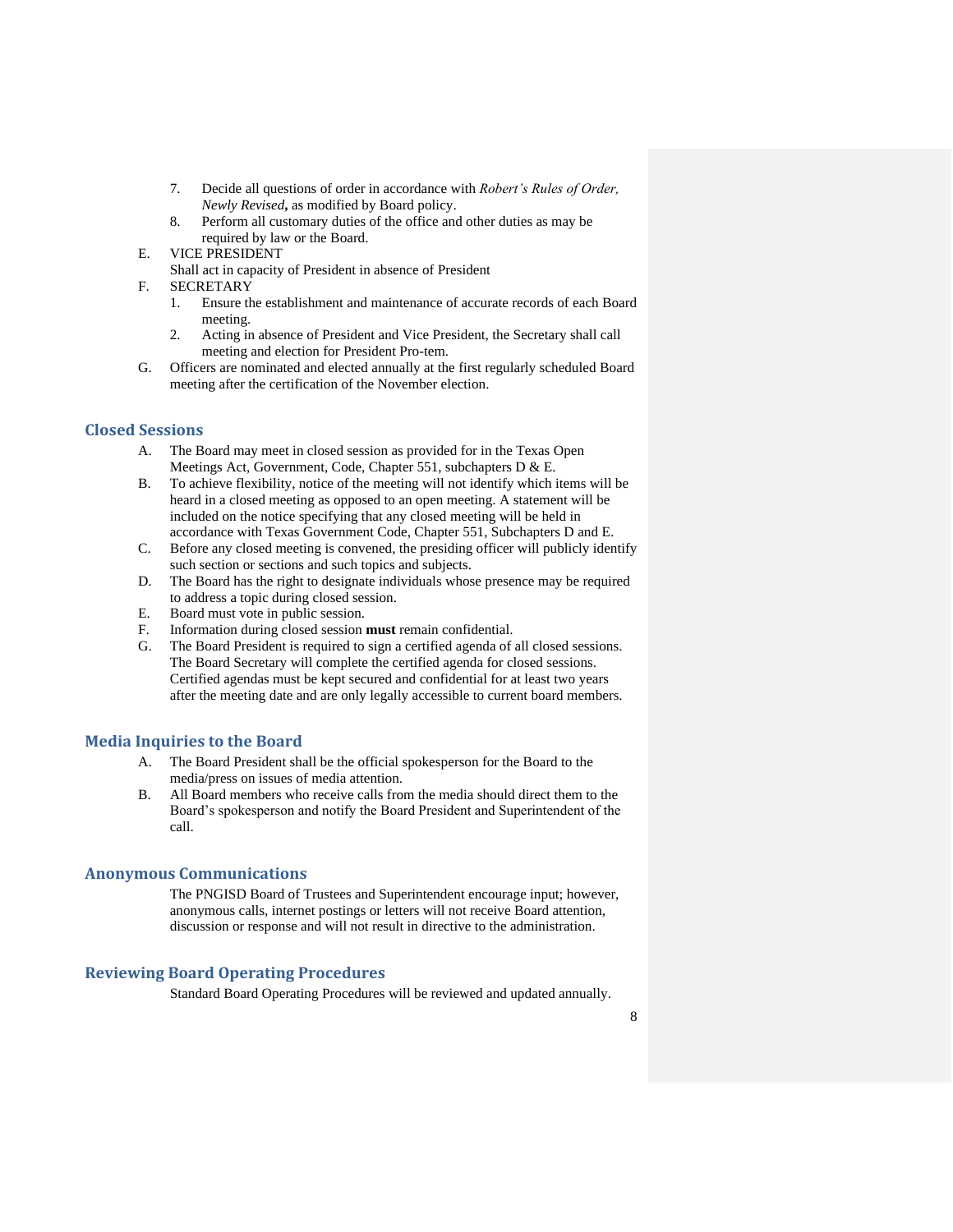#### **ETHICS FOR SCHOOL BOARD MEMBERS**

As a member of the Board, I shall promote the best interests of the District as a whole and, to that end, shall adhere to the following ethical standards:

#### **Equity in attitude**

- I will be fair, just, and impartial in all my decisions and actions.
- I will accord others the respect I wish for myself.
- I will encourage expressions of different opinions and listen with an open mind to others' ideas.

#### **Trustworthiness in stewardship**

- I will be accountable to the public by representing District policies, programs, priorities and progress accurately.
- I will be responsive to the community by seeking its involvement in District affairs and by communicating its priorities and concerns.
- I will work to ensure prudent and accountable use of District resources.
- I will make no personal promise or take private action that may compromise my performance of responsibilities.

#### **Honor in conduct**

- I will tell the truth.
- I will share my views while working for consensus.
- I will respect the majority decision as the decision of the Board.
- I will base my decisions on fact rather than supposition, opinion, or public favor.

#### **Integrity of character**

- I will refuse to surrender judgment to any individual or group at the expense of the District as a whole.
- I will consistently uphold all applicable laws, rules, policies, and governance procedures.
- I will keep confidential information that is privileged by law or that will needlessly harm the District if disclosed.

#### **Commitment to service**

- I will focus my attention on fulfilling the Board's responsibilities of goal setting, policymaking, and evaluation.
- I will diligently prepare for and attend Board meetings.
- I will avoid personal involvement in activities the Board has delegated to the Superintendent.
- I will seek continuing education that will enhance my ability to fulfill my duties effectively.

#### **Student-centered focus**

• I will be continuously guided by what is best for all students.

©Copyright 2004 Texas Association of School Boards, All Rights Reserved.